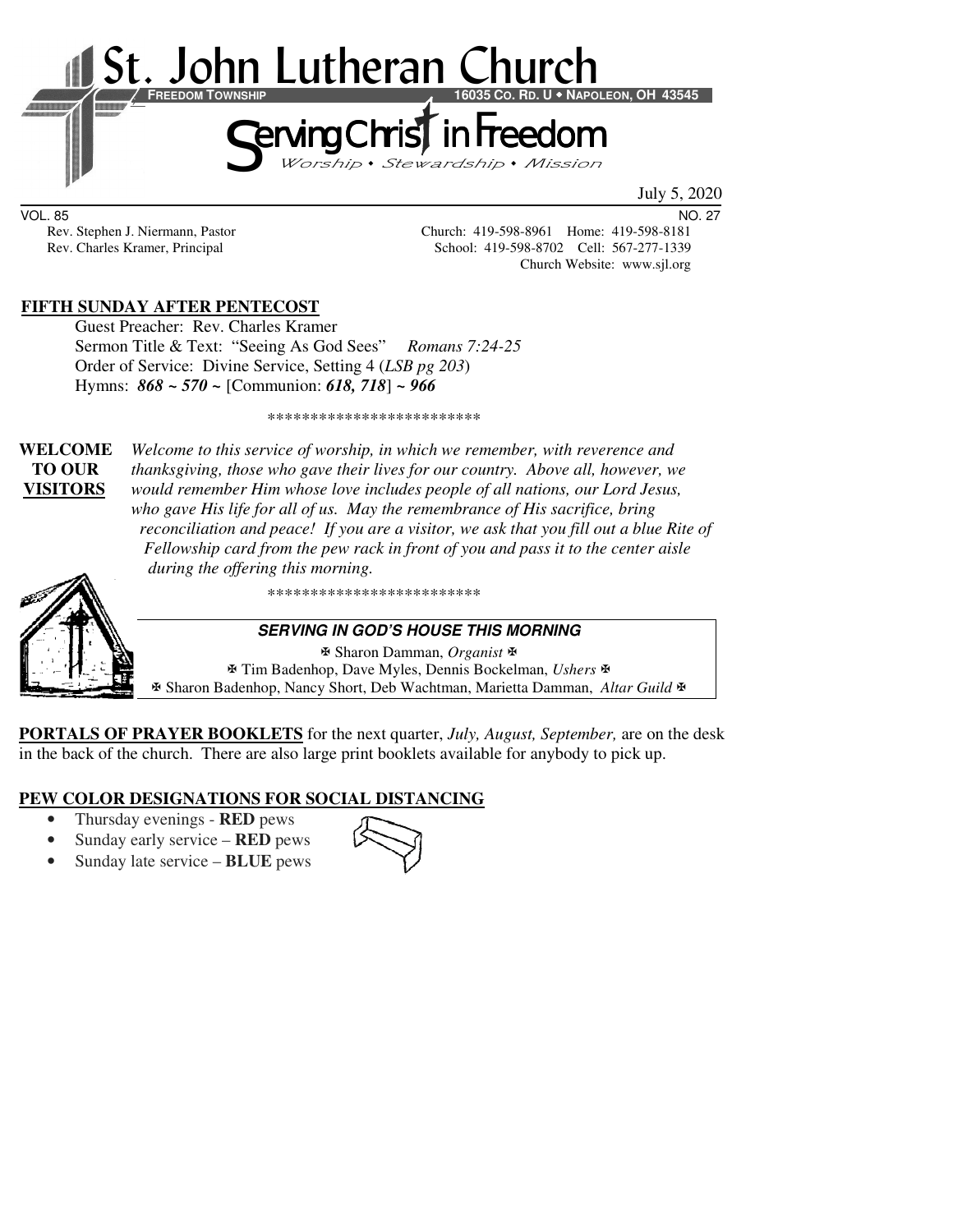|               | In God's House This Week | Online church calendar: www.DynaCal.com/sjl                                                       |  |
|---------------|--------------------------|---------------------------------------------------------------------------------------------------|--|
| Date          | Time                     | <b>Activities</b>                                                                                 |  |
| Today         | 8:30AM<br>&<br>10:00AM   | <b>Communion Service (both)</b>                                                                   |  |
| Tues.         | $7:00$ PM                | <b>Stewardship Board Meeting</b>                                                                  |  |
| Thurs.        | 7:00 PM                  | <b>Thursday Evening Worship</b>                                                                   |  |
| Sun.          | 8:30AM<br>&<br>10:00AM   | <b>Worship Service with Communion following</b>                                                   |  |
| Mon.-<br>Sat. | 7:30 AM                  | Morning Meditations, WONW 1280 AM<br>Speaker: Rev. Stephen Niermann, St. John Lutheran - Napoleon |  |

# **FOR THOSE LISTENING FROM THE PARKING LOT**

**Pick up your bulletin and service by driving through the carport before worship** 

#### **You can give your offering to the deacon at the same time**

**Tune your FM radio to 87.7** 

### **Drive-thru Communion after worship under carport**

### **MATTERS FOR PRAYER** – Please keep these people in your prayers:

- Shut-Ins: *Norma Damman, Renetta Homan,* and *Lester Rabe*
- *Melba Elling,* and *Lorna Von Deylen*, at Genacross Lutheran Home
- *Evelyn Rohrs,* at Assisted Living Genacross Lutheran Home
- *Harold Behrmann,* at Fulton Manor, Wauseon
- *Donald Landry,* residing at the Ohio Veteran's Home, Sandusky
- Armed Services: *Justin Atkinson, Jason Rohrs*, *Emily Schroeder, Connor Gerken, Seth Handy, Nathan Nemoyer, Jared Dishop*
- *Donald Badenhop,* has returned to Vancrest Nursing Care Facility, Holgate, for rehab

| <b>FINANCIAL FACTS: Home Fund</b> |             | Synod & Missions                                                       | <b>Building Fund</b> |
|-----------------------------------|-------------|------------------------------------------------------------------------|----------------------|
| Weekly Need                       | \$9,792.78  | \$500.00                                                               | \$961.54             |
| Rec'd 06/28/20                    | \$13.234.75 | \$445.00                                                               | \$480.00             |
|                                   |             | <b>ATTENDANCE:</b> Thursday - 53: Sunday Early - 50; Sunday Late $-34$ |                      |

**BULLETIN SUBMISSION NOTE**: With Thursday night services started, bulletin announcements must be turned in to the office by Wednesday of each week in order to be included in the Thursday and Sunday bulletin. Please make note of this. Thank you!

**OLD SCHOOL RENOVATION – Much progress has been made at the old school building, even** during these days of pandemic. Most recently a wonderful crew of men spent the day digging around the foundation so that a footer tile could be laid to improve drainage. Next up will be forming and pouring of concrete sidewalks around the building, and excavation for a stone parking area around the building. **Many thanks to everyone who has volunteered their time and service. They are saving the congregation a large amount of financial resources, and helping to bring this project to completion! Donations can still be made using the information on the brochures in the narthex.**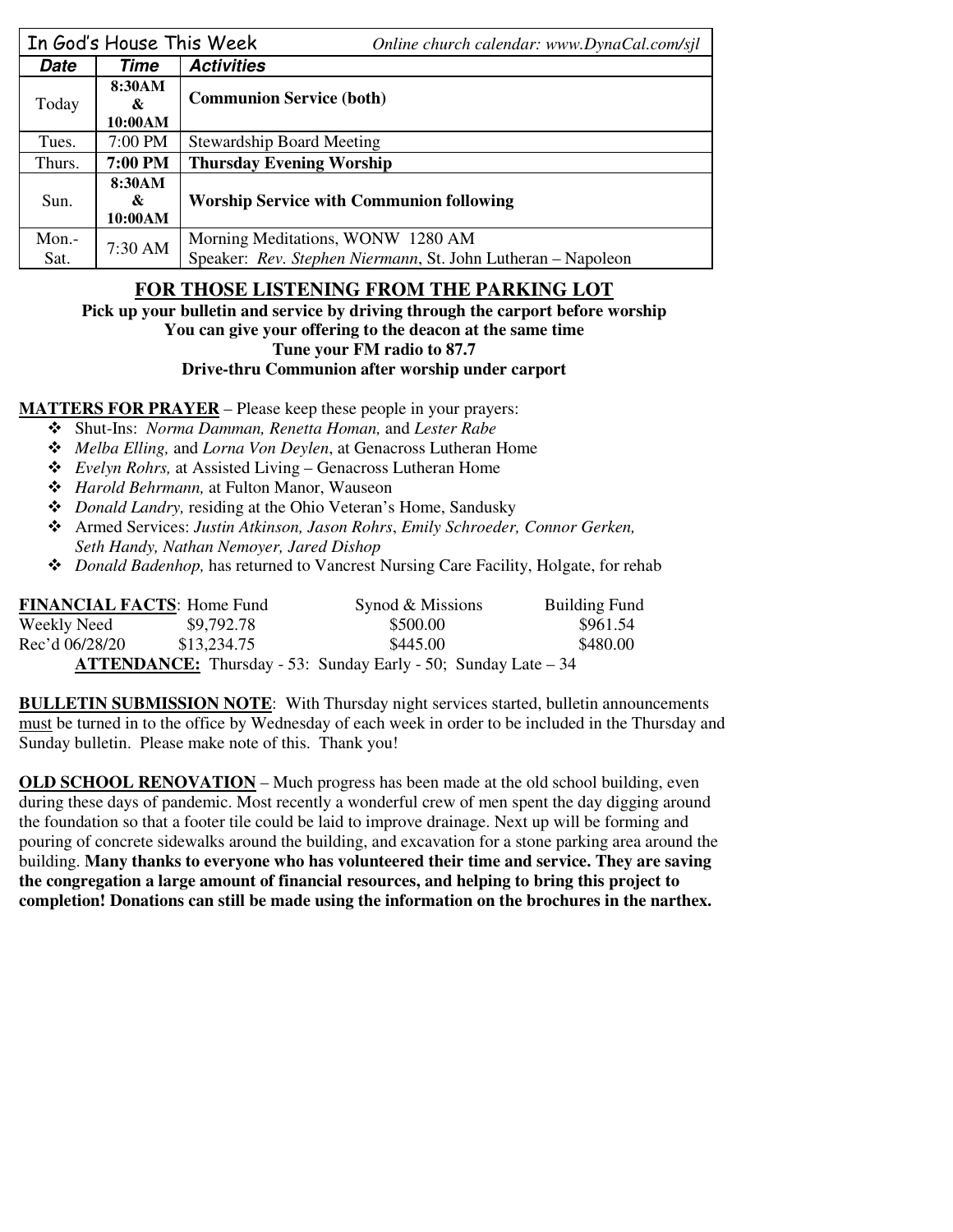**CEMETERY CEMENT FOOTERS** – At its last meeting on June 9, the Church Council voted to proceed with pouring the final section of the cement footers at a cost of \$15,750. This pouring will complete both back rows of the southern section of our cemetery. It was essential that this matter be addressed immediately because at this time there are footers for only two more graves. We would like to thank *Ben Kruse* (Cemetery Sexton) for his many years of taking care of the finer details of operating our cemetery. It was also decided that funds for this project would be taken from the *Building Fund* (instead of borrowing). Please keep this in mind as you direct your gifts and offerings.

 The Council also discussed the plot price, which at this time does not even cover the cost of the concrete footers. This matter will be revisited at the next Church Council meeting.

**A NOTE ABOUT OFFERINGS** – There is much for which to be thankful, even during this pandemic. In particular, we give thanks to God for everyone who has faithfully supported the ministry through this time with their continuing offerings. We are truly blessed! If you will not be returning to public services for a while yet, you can give your offering in one of these ways:

- For those listening to the FM parking lot broadcast, you may give your offering to the usher or deacon when they hand you your bulletin.
- Use the '**Give Now'** online giving page a link (the blue button) is on our website.
- Mail your offerings to the church.
- Drop off your offerings on Tuesdays, 9 a.m. to noon, outside the church office.

### **UPCOMING SCHOOL DATES TO REMEMBER:**

Annual School Cleaning has been set for Mon., July 27 at 6:00PM. No cleaning on Tues., July 28 as carpets will be shampooed. On **Wed., July 29** starting at 6:00 PM put furnishings and desks back into classrooms, and clean other areas of the building. **Thurs., July 30** at 6:00 PM (if needed) finish cleaning remainder of building and putting furnishings and desks back into all classrooms. Please contact a School Board member if evenings do not work for you. Please read the Parent Participation Policy on FastDirect with all the details about family requirements for School Cleaning.

**STAFFING UPDATE**: St. John Lutheran School has had five staff members leave us this year. *Mrs. Mary DeWit* and *Mr. Lowell Petzoldt* have retired. *Mrs. Valerie Rice* has chosen to leave as our preschool teacher, along with her husband, *Mr. Nick Rice*, as our janitor. *Mr. Ben Majewski* has taken employment at a school closer to his home in Monroe, MI.

The following individuals will be added to the staff this fall. *Mrs. Haley O'Neil* will teach 3-4 grades. *Mrs. Pam Reeves* will be the preschool teacher. *Mrs. Pat Kramer* will become our Title I educator and will work with students needing extra help. Due to decreased funding from the State of Ohio, the teacher aide position will not be filled at this time. The school janitor position is close to being filled, and we are still in the process of filling the position of Grade 7-8 teacher.

The State of Ohio has limited the preschool to 9 students due to Covid19. **There are currently no openings in the 3-yr old and 4/5-yr old class. They are both full.** However, registration for Kindergarten to eighth grade is still available for this fall. If you know of someone interested in enrolling their child please call the school office at 419-598-8702.